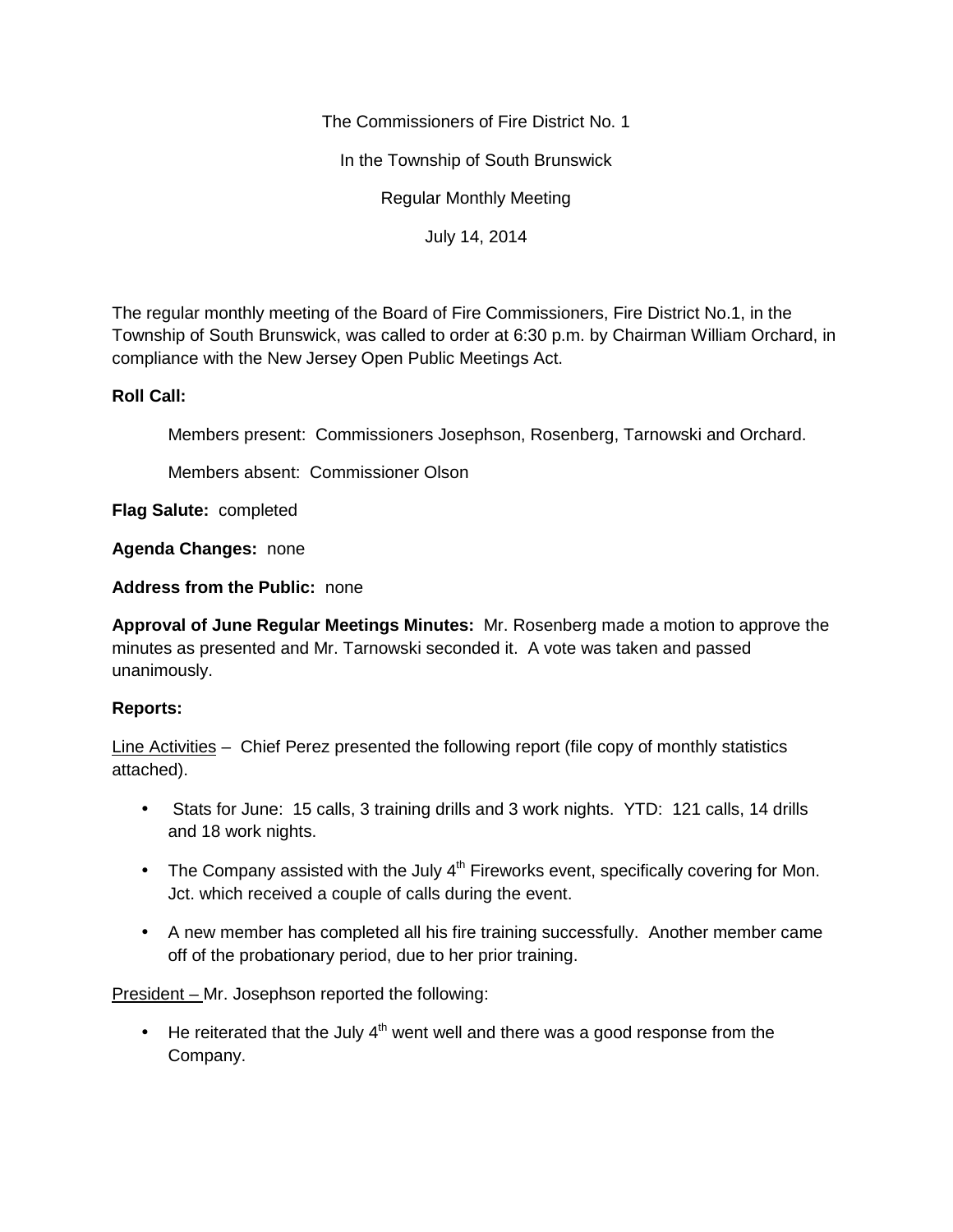- One day-time firefighter resigned, as he couldn't dedicate the time necessary to do the job adequately.
- The engine op training is going well. The next challenge will be held at the Mercer Fire Academy sometime in August.

Treasurer's Report/Voucher List – Mr. Rosenberg presented the report (file copy attached). He stated that all is in order and the payment for the Fire Marshall is included. Mr. Orchard reported that the agreement has not been signed because one paragraph has not been removed. Mr. Perez will see if he can contact the Township. As there was no further discussion, Mr. Tarnowski made a motion to approve the Voucher List as presented and Mr. Josephson seconded it. A vote was taken and passed unanimously.

### Secretary's Report - none

Fire Coordinator - Mr. Perez reported the following:

- Repairs were made to some of the lighting and fixtures at Station 23.
- The Rescue Squad has an issue with a fan vent in one of the bays, however, it is not a major problem.
- An insurance adjuster came out to look at the site that was hit last month. In order to properly repair the site, the electrical service will have been taken down, which will be costly. The adjuster will get back with an insurance quote shortly.
- Trucks will be going out for preventive maintenance. One of the trucks is still under warranty and Mr. Perez recommended sending it to the dealer, Absolute. The Board agreed.
- Another quote has yet to be received for the painting of the doors.

Chairman – Mr. Orchard thanked Mr. Josephson for filling in for him at last month's meeting.

#### Standing Committee Reports –

*Fire Company Liaison –* nothing to report.

*Rescue Squad Liaison -* nothing to report.

*Public Relations –* All Commissioners have filed their Financial Disclosure Forms.

*State Association –* The next meeting will be in September.

*Insurance –* Everything is up to date.